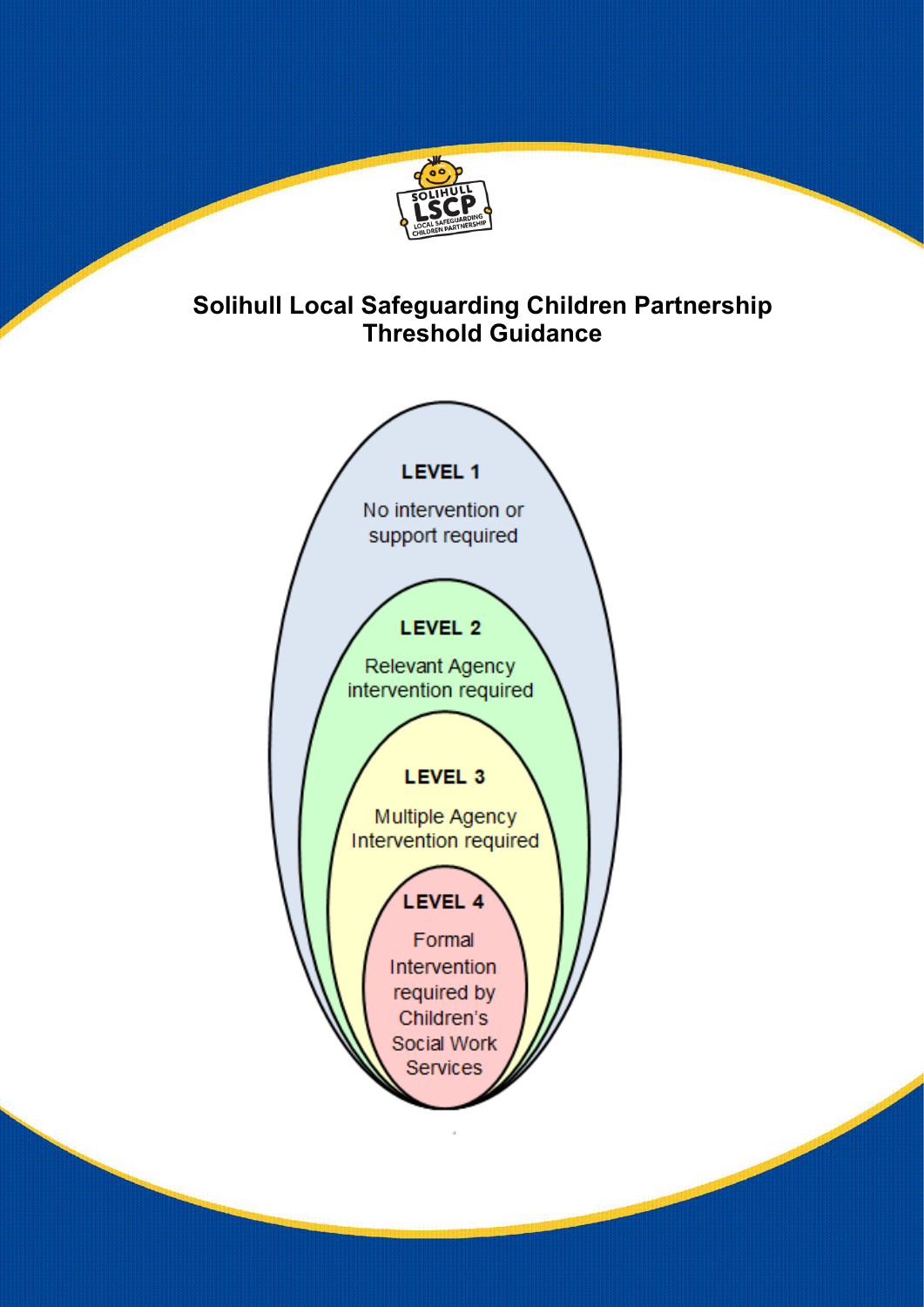### **INTRODUCTION**

Working Together to Safeguard Children (2018) sets out the core functions of Solihull Safeguarding Children Partnership (LSCP). One of the functions is the development of a Threshold Guidance. This document is intended to assist professionals within Solihull to identify suitable responses to the needs they identify amongst the children, young people and families they are working with. It is not intended to be prescriptive or exhaustive, nor is it a definitive way to open or close a gateway to a particular service or range of services. Every child and family is unique. Their needs should be considered on a case by case basis, using professional judgement supported by this guidance.

#### **A Shared Responsibility**

Safeguarding and promoting the welfare of children, in particular protecting them from significant harm, depends upon effective joint working between practitioners with different roles and expertise. Individual children, especially some of the most vulnerable children and those at greatest risk of social exclusion, will need co–coordinated help from health, education, children's social care, and sometimes the voluntary sector and other agencies, including youth justice services. Adult services, such as mental health or substance misuse services should always include consideration of the needs of any children and young people involved and possible risks of harm to them when planning the adult's on-going treatment or discharging the adult from their care into the community.

#### **Making professional judgement about levels of need**

Professionals make judgements about children's needs every day as part of their core responsibilities and will help the child and family avail of in-house resources as a normal part of their everyday work. When they need to consider involving partners, they need to work out who can help the child and how best this can be achieved. In many cases, this involves engaging one other partner who will provide a service and there is no need for any further complexity. In some cases, more than one partner will be involved, but it is a straightforward and simple process and services can be delivered without the need for co-ordination or structure. When there are a number of partner agencies that need to be involved and the child's problem is emerging and becoming complex, then partners will need a more structured way of working together, engaging the family and keeping the child at the centre of their thinking. When the child is a Child in Need, including children in need of protection and as defined by the Children Act 1989, the Local Authority has a statutory duty to make enquiries. Similarly where a child has committed an offence the Youth Justice services have statutory responsibilities. If a child has an acute mental health need, urgent care from mental health providers is required. This document is an aid to help practitioners to make a judgment about these levels of need.

When making these decisions, the following areas to consider are generally found to help.

- How does the child describe the need and what help he/she needs?
- How do the parents describe the child's needs and what help he/she needs?
- Who, in terms of partners, can help?
- Is it likely the child will need several partner agencies to help him/her?
- Is this straightforward or does it need co-ordination?
- Is this likely to be multi-agency, involving several partners?
- Is the child a Child in Need as defined by the Children Act 1989? This includes children in need of protection.
- Is there a possibility of domestic violence?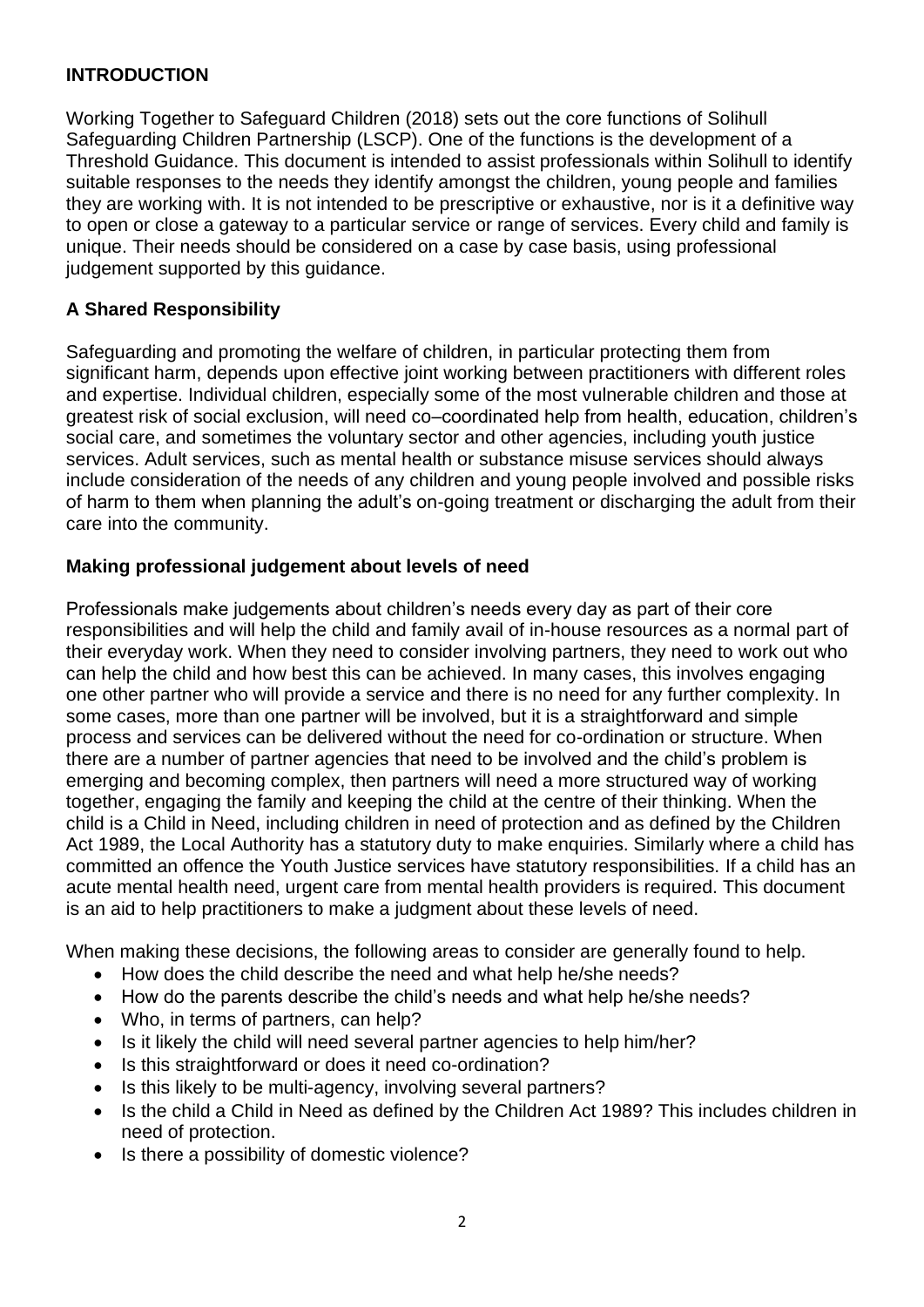Any professional who considers that a child needs multi-agency help should always consider discussing this with an experienced peer or a line manager/supervisor. Professionals may wish to discuss this with a professional from another agency also involved with the child or family to gain a better understanding of the child's situation before deciding on a course of action. This is justified under the LSCP information sharing protocol as it is necessary to consider the needs and welfare of the child.

If you believe a child is at risk of significant harm, the child must be referred to Children's Social Work Services without delay

<https://eservices.solihull.gov.uk/ChildrensSocialWorkServiceReferral/>

#### **Information sharing**

See the guidance on information sharing: [https://westmidlands.procedures.org.uk/pkphs/regional](https://westmidlands.procedures.org.uk/pkphs/regional-safeguarding-guidance/information-sharing-and-confidentiality/#s654)[safeguarding-guidance/information-sharing-and](https://westmidlands.procedures.org.uk/pkphs/regional-safeguarding-guidance/information-sharing-and-confidentiality/#s654)[confidentiality/#s654](https://westmidlands.procedures.org.uk/pkphs/regional-safeguarding-guidance/information-sharing-and-confidentiality/#s654) [https://www.safeguardingsolihull.org.uk/lscp/multi-agency](https://www.safeguardingsolihull.org.uk/lscp/multi-agency-procedures-and-practice-guidance/information-sharing/)[procedures-and-practice-guidance/information-sharing/](https://www.safeguardingsolihull.org.uk/lscp/multi-agency-procedures-and-practice-guidance/information-sharing/)

With the introduction of the General Data Protection Regulations (GDPR) it is no longer necessary to seek consent to share information for the purposes of safeguarding and promoting the welfare of a child, whether that be for the purposes of providing early help, assessing need or child protection. It is however good practice to inform the parents / carers, and the child if they are mature enough, that you are sharing information so as to be open and transparent, work cooperatively with them, and retain their trust and support. They should also be told the purpose for which you are sharing, processing and storing that information. This should be done unless to do so would place a child or adult at risk of harm or prejudice the prevention or detection of a serious crime.

#### **Domestic violence**

Practitioners need to be mindful of the possibility that domestic abuse could be at the root of the family's problems and that this is an issue that victims and perpetrators will not want to talk about and the child may find it difficult to articulate. If domestic abuse is considered a possibility, then completing the Domestic Violence Risk Inventory Matrix (DVRIM), as well as referring to the thresholds guidance, will help practitioners to make judgments specifically about domestic violence.

DVRIM: [https://www.safeguardingsolihull.org.uk/lscp/wp](https://www.safeguardingsolihull.org.uk/lscp/wp-content/uploads/sites/3/2021/09/dom_viol_risk_ident_matrix.pdf)[content/uploads/sites/3/2021/09/dom\\_viol\\_risk\\_ident\\_matrix.pdf](https://www.safeguardingsolihull.org.uk/lscp/wp-content/uploads/sites/3/2021/09/dom_viol_risk_ident_matrix.pdf) Domestic Abuse Procedures: [https://westmidlands.procedures.org.uk/local-content/wQzN/domestic](https://westmidlands.procedures.org.uk/local-content/wQzN/domestic-abuse-tools-and-pathways/?b=Solihull)[abuse-tools-and-pathways/?b=Solihull](https://westmidlands.procedures.org.uk/local-content/wQzN/domestic-abuse-tools-and-pathways/?b=Solihull)

#### **Exploitation**

Exploitation is the deliberate maltreatment, manipulation or abuse of power and control by a person or group over another person, irrespective of their age, gender, ethnicity, sexuality or background. It is taking advantage of them or their situation (a) in exchange for something the victim needs or wants, and/or (b) for the financial advantage or increased status of the perpetrator or facilitator therefore exploitation can still take place even if the activity appears consensual. Exploitation does not always involve physical contact; it can also occur through the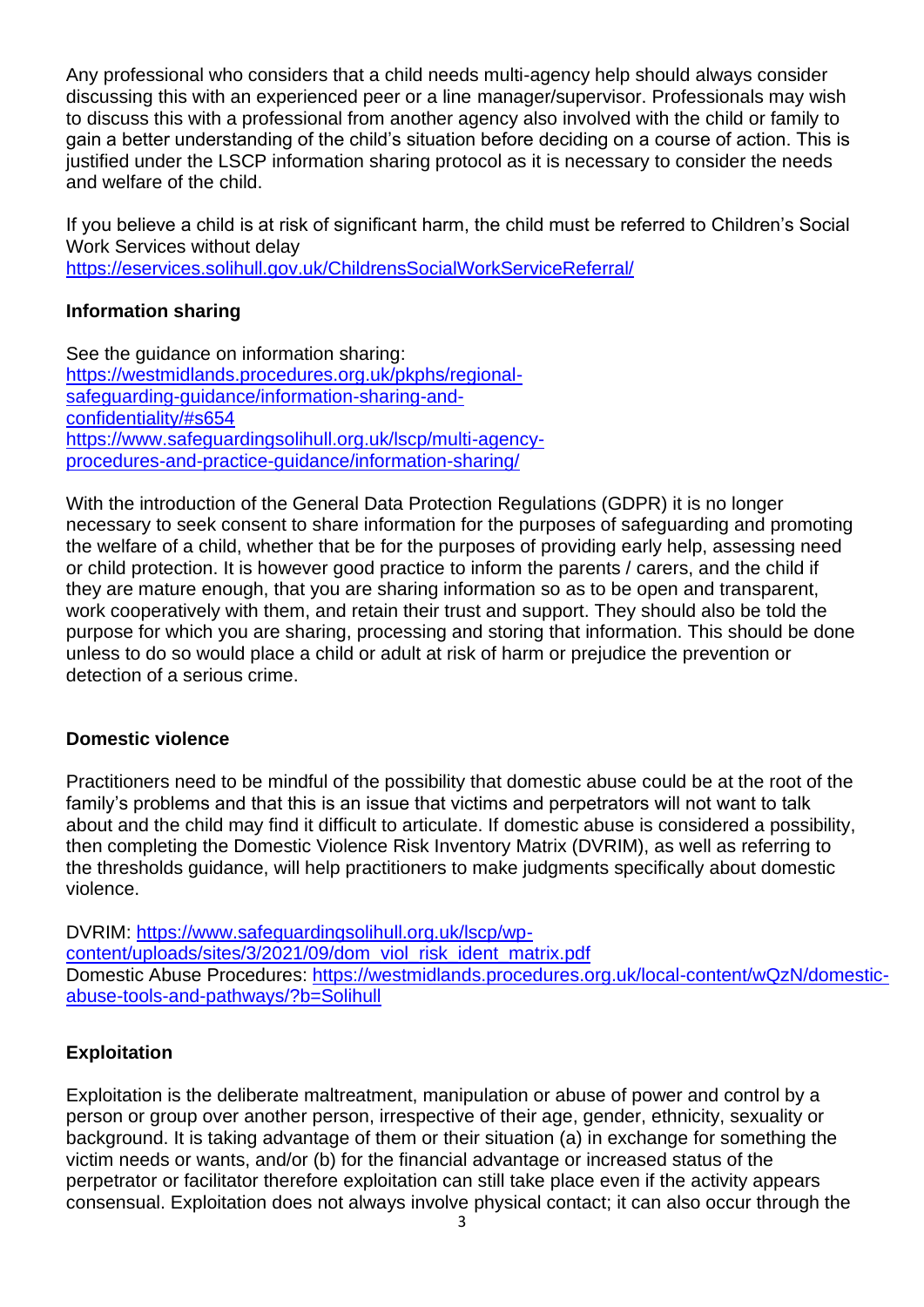use of technology. We have for a number of years now been aware of the risks of Child Sexual Exploitation, however there is now a better understanding of how the exploitation of children and young people can take wider forms, for example through County Lines or gang activity. It is important therefore that those working with children and young people consider these as potential explanations for behaviours that they may see or be aware of, think about the wider context in which this may be happening, and consider whether that young person's criminal activity may be as a result of exploitation and/or coercion. Further information on wider exploitation is available via the following links;

[https://www.safeguardingsolihull.org.uk/lscp/multi-agency-procedures-and](https://www.safeguardingsolihull.org.uk/lscp/multi-agency-procedures-and-practice-guidance/exploitation/)[practice-guidance/exploitation/](https://www.safeguardingsolihull.org.uk/lscp/multi-agency-procedures-and-practice-guidance/exploitation/) [https://westmidlands.procedures.org.uk/pkpzs/regional-safeguarding](https://westmidlands.procedures.org.uk/pkpzs/regional-safeguarding-guidance/children-affected-by-gang-activity-and-youth-violence/#s593)[guidance/children-affected-by-gang-activity-and-youth-violence/#s593](https://westmidlands.procedures.org.uk/pkpzs/regional-safeguarding-guidance/children-affected-by-gang-activity-and-youth-violence/#s593)

### **Contextual Safeguarding**

Contextual Safeguarding is an approach to understanding, and responding to, individual experiences of significant harm beyond their families. It recognises that the different relationships that individual forms in their neighbourhoods, education provision and online can feature violence and abuse. Parents and carers have little influence over these contexts, and individual experiences of extra-familial abuse can undermine parent/carer relationships. Therefore social care practitioners need to engage with individuals and sectors who do have influence over/within extra-familial contexts, and recognise that assessment of, and intervention with, these spaces are a critical part of safeguarding practices

# **The levels of need a summary;**

Children may have unmet needs at any age or stage of development and their circumstances and needs change.

Level 1 represents children with no identified additional needs. Their needs are met through the services they receive in early years, schools and health services such as the GP and the health visitor and some will be also receiving services from housing and the voluntary sector. The majority of children will have this level of need.

**Level 2** represents children with additional needs that can be met by a single agency or practitioner or straightforward working with one or more partners. Services provided at level one may identify a need to engage a partner to provide support, such as the educational psychologist, mental health and substance misuse services, Primary mental health services as well as services to ensure attendance at school. Other services, such as those advising on domestic violence may also provide advice and support. Practitioners have the option at this stage to use the Solihull early help assessment and review tools should they believe these resources will help them to engage with the family and child, however this is a decision for the practitioner on a case by case basis. [https://www.safeguardingsolihull.org.uk/lscp/multi-agency](https://www.safeguardingsolihull.org.uk/lscp/multi-agency-procedures-and-practice-guidance/early-help/)[procedures-and-practice-guidance/early-help/](https://www.safeguardingsolihull.org.uk/lscp/multi-agency-procedures-and-practice-guidance/early-help/)

Level 3 represents children with complex needs that can only be met by a coordinated multiagency plan and this requires structure and leadership. Those working with the child and family will identify the need to engage specialist health services such as mental health, substance misuse, inclusions services and specialist advice, such as Women's Aid, or any other service or voluntary organisations as there is a need to ensure a coordinated multi-agency approach to help the child. It is at this level that it is expected that a lead professional will be identified and the Solihull early help assessment and review tools are completed by those agencies involved.. https://www.safeguardingsolihull.org.uk/lscp/multi-agency-procedures-and-practiceguidance/early-help/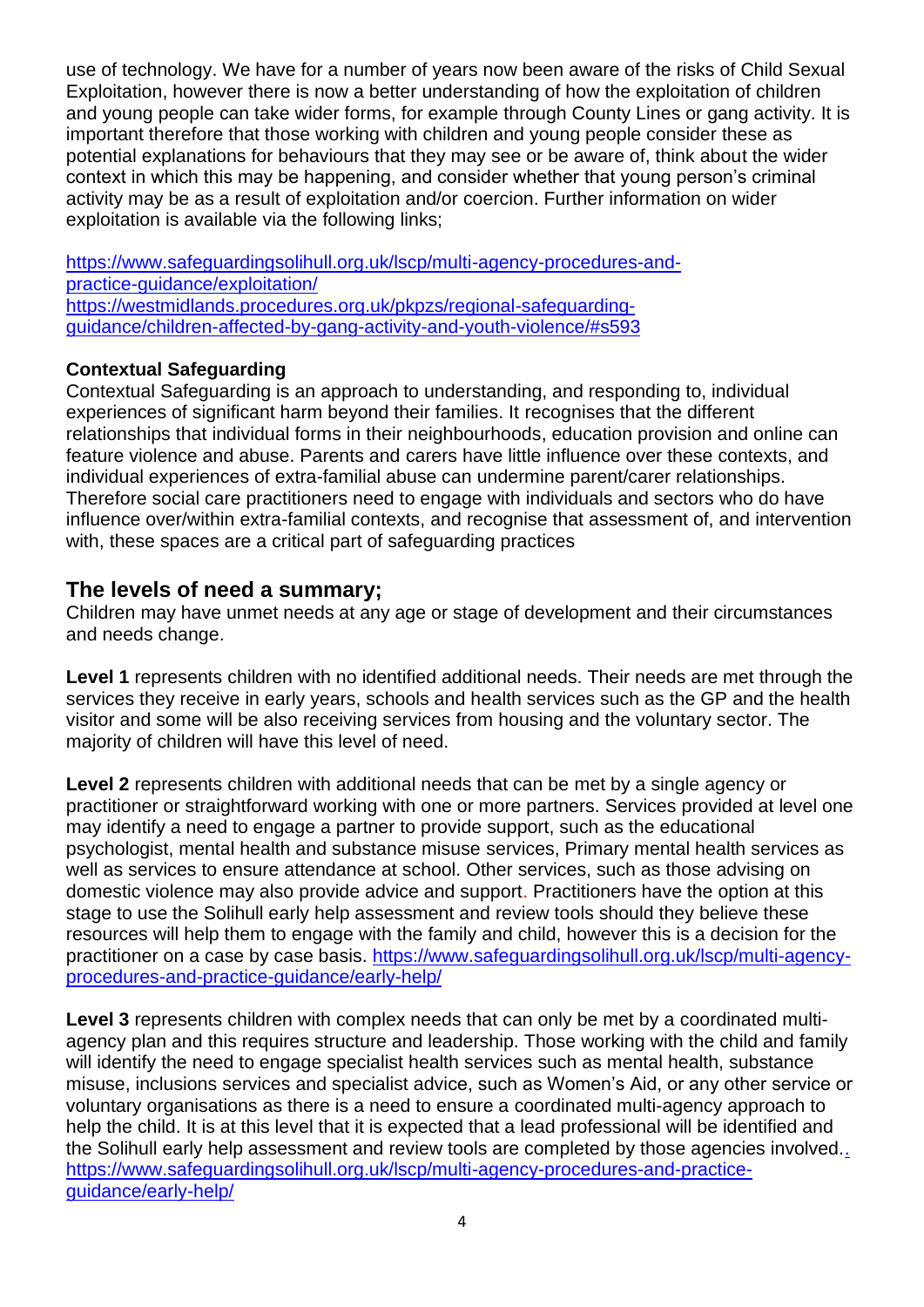**Level 4** represents children who need statutory and/or specialist interventions including;

- **children in need** including those **in need of protection,**
- Young people who have committed an offence,
- Children with acute mental health needs.

### **Level 4: Children in need**

The definition of 'children in need' is defined by the Children Act 1989 s17 (10), which provides that a child is to be taken as 'in need' if:

*(a) he is unlikely to achieve or maintain, or to have the opportunity of achieving or maintaining, a reasonable standard of health or development without the provision for him of services by a local authority . . .; or*

*(b) his health or development is likely to be significantly impaired, or further impaired, without the provision for him of such services; or*

*(c) he is disabled.*

*At subsection (11) the definition of 'disabled' for the purposes of CA 1989 Part III is given as follows:*

*For the purposes of this Part (of the act), a child is disabled if he is blind, deaf or dumb or suffers from mental disorder of any kind or is substantially and permanently handicapped by illness, injury or congenital deformity or such other disability as may be prescribed".*

**Level 4: A child in need of protection** is described in Section 47 of the Children Act 1989, Paragraph (1)

*"Where a local authority has reasonable cause to suspect that a child who lives, or is found, in their area is suffering, or is likely to suffer, significant harm, the authority shall make, or cause to be made, such enquiries as they consider necessary to enable them to decide whether they should take any action to safeguard or promote the child's welfare*."

This duty also applies to children who are in need of care, are unaccompanied asylum seekers, are in the care of the Local Authority, or are subject to an Emergency Protection Order, Interim Care Order or full Care Order. Alternatively, a child who is remanded by a court into local authority accommodation or Youth Detention Accommodation will also be deemed as a Looked After Child and the LA has duties towards them.

All partners working with these children will continue to deliver services and work in collaboration with the Local Authority children services social care who takes the lead in these cases and co-ordinate services.

# **Level 4: Young people who have committed an offence**.

This refers to young people who get into trouble with the police or are arrested, are charged with a crime and go to court and/ or are convicted of a crime and given a sentence.

All partners working with these children will continue to deliver services and work in collaboration with the Youth Offending Service. If the crime committed is thought to be as a result of exploitation or the young person is being exploited in other ways then the sections mentioned above for exploitation/gang involvement and contextual safeguarding should also be considered

# **Level 4: Children with acute mental health needs**

This refers to children who endanger their own lives through self-harm, suicide attempts, or have eating disorders requiring immediate action.

Partners will continue working with these children in collaboration with acute mental health services. If the endangerment of their own life is thought to be as a result of trauma because of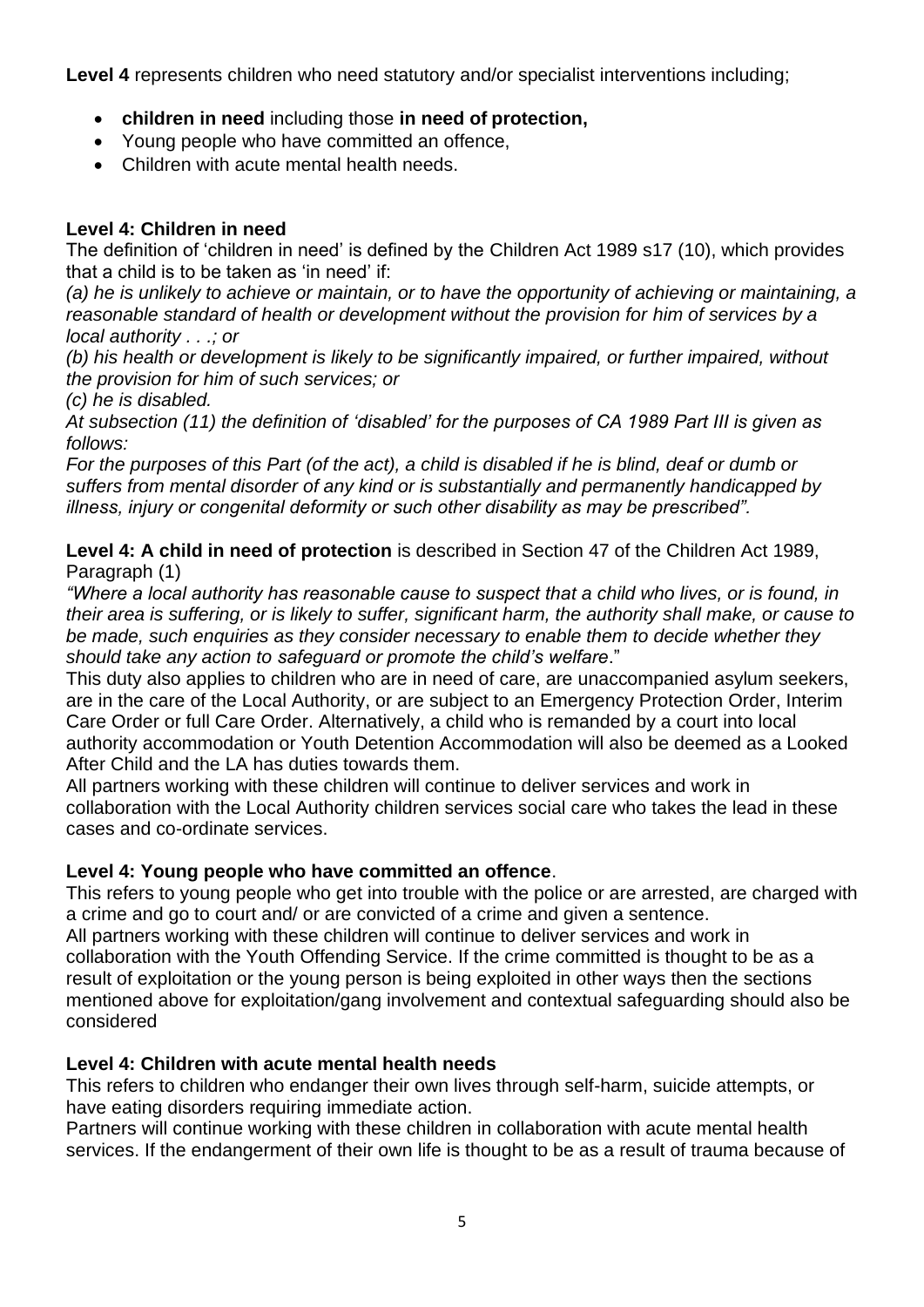exploitation or abuse then the sections mentioned above for children in need of protection, exploitation/gang involvement and contextual safeguarding should also be considered.

#### **Using this guidance**

There are two tables in this guidance;

The first summarises the levels of need and the services that may be involved.

The second describes the continuum of need to help practitioners make a judgement about appropriate action.

For advice, call/email:

MASH: 0121 788 4300

Information on Training is provided here: [https://training.solihulllscp.co.uk/Learning-and-](https://training.solihulllscp.co.uk/Learning-and-Development.aspx)[Development.aspx](https://training.solihulllscp.co.uk/Learning-and-Development.aspx)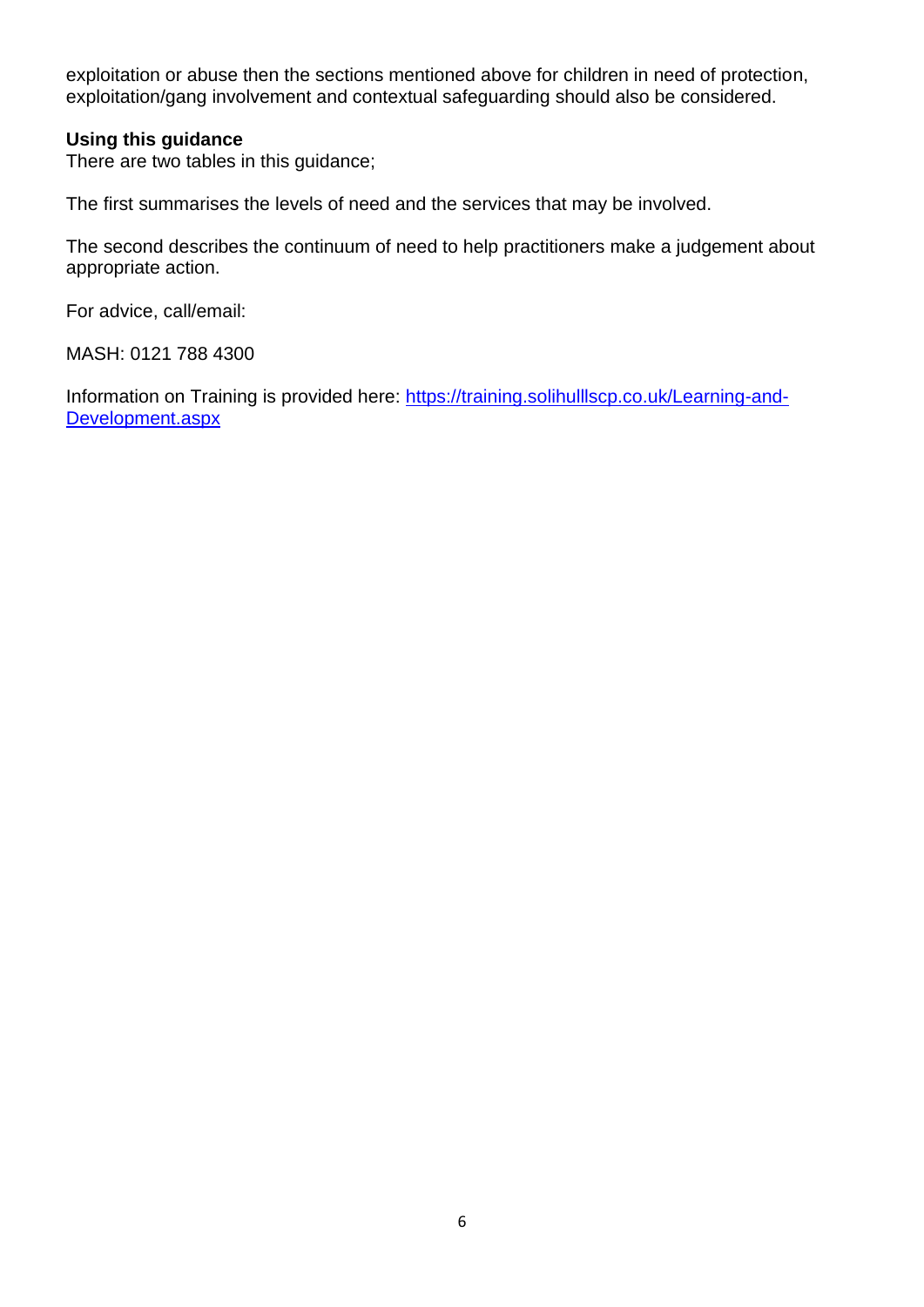| <b>LEVELS OF NEED</b>                                                                                                                 |                                                                                                                                                                                                                                           |                                                                                                                                                                                                                                                                                                                                                                                                                                       |                                                                                                                                                                                                                                                        |                  |  |
|---------------------------------------------------------------------------------------------------------------------------------------|-------------------------------------------------------------------------------------------------------------------------------------------------------------------------------------------------------------------------------------------|---------------------------------------------------------------------------------------------------------------------------------------------------------------------------------------------------------------------------------------------------------------------------------------------------------------------------------------------------------------------------------------------------------------------------------------|--------------------------------------------------------------------------------------------------------------------------------------------------------------------------------------------------------------------------------------------------------|------------------|--|
|                                                                                                                                       |                                                                                                                                                                                                                                           | <b>LEVEL ONE</b>                                                                                                                                                                                                                                                                                                                                                                                                                      |                                                                                                                                                                                                                                                        |                  |  |
| <b>Support needed</b>                                                                                                                 | <b>Agencies who</b><br>may provide<br>support at this<br>level                                                                                                                                                                            | Example indicators; (see the reference table for<br>more detail).                                                                                                                                                                                                                                                                                                                                                                     | What to do                                                                                                                                                                                                                                             | <b>Reference</b> |  |
| No additional support<br>needed beyond that<br>which is already<br>available and<br>provided by the<br>school and health<br>services. | Schools and<br>nurseries<br><b>Early Years</b><br>Health visiting<br><b>School Nursing</b><br>Young people's<br>services<br>Voluntary<br>and<br>community sector                                                                          | Children making good overall progress in all areas<br>of development broadly receiving appropriate<br>universal services such as health care and<br>education.                                                                                                                                                                                                                                                                        | Sustain agreed action by<br>existing services. If situation<br>changes/no improvement<br>review.                                                                                                                                                       |                  |  |
|                                                                                                                                       |                                                                                                                                                                                                                                           | <b>LEVEL TWO</b>                                                                                                                                                                                                                                                                                                                                                                                                                      |                                                                                                                                                                                                                                                        |                  |  |
| <b>Support needed</b>                                                                                                                 | <b>Agencies who may</b><br>provide support at<br>this level                                                                                                                                                                               | Example indicators; (see the reference table for<br>more detail).                                                                                                                                                                                                                                                                                                                                                                     | What to do                                                                                                                                                                                                                                             | <b>Reference</b> |  |
| Children and young<br>people with emerging<br>vulnerabilities whose<br>needs require<br>targeted support                              | Services above<br>may engage<br>Educational<br>psychology, mental<br>health services<br>(e.g. Solar primary<br>mental health<br>service) and<br>substance misuse<br>services and or<br>other services to<br>help the child and<br>family. | Children;<br>• whose parents need advice about managing<br>behaviour.<br>• in families where there is poor hygiene<br>(including dental hygiene).<br>• identified by school as requiring additional<br>educational support.<br>with additional health needs that require extra<br>support.<br>• starting to have unauthorised absences from<br>school.<br>involved in experimental substance misuse.<br>• of families seeking asylum. | Sustain agreed action by<br>existing agencies. This may be<br>enough help for the child.<br>Consider engaging with other<br>agencies if current actions are<br>not enough; consider if the early<br>help assessment and plan<br>would be of assistance |                  |  |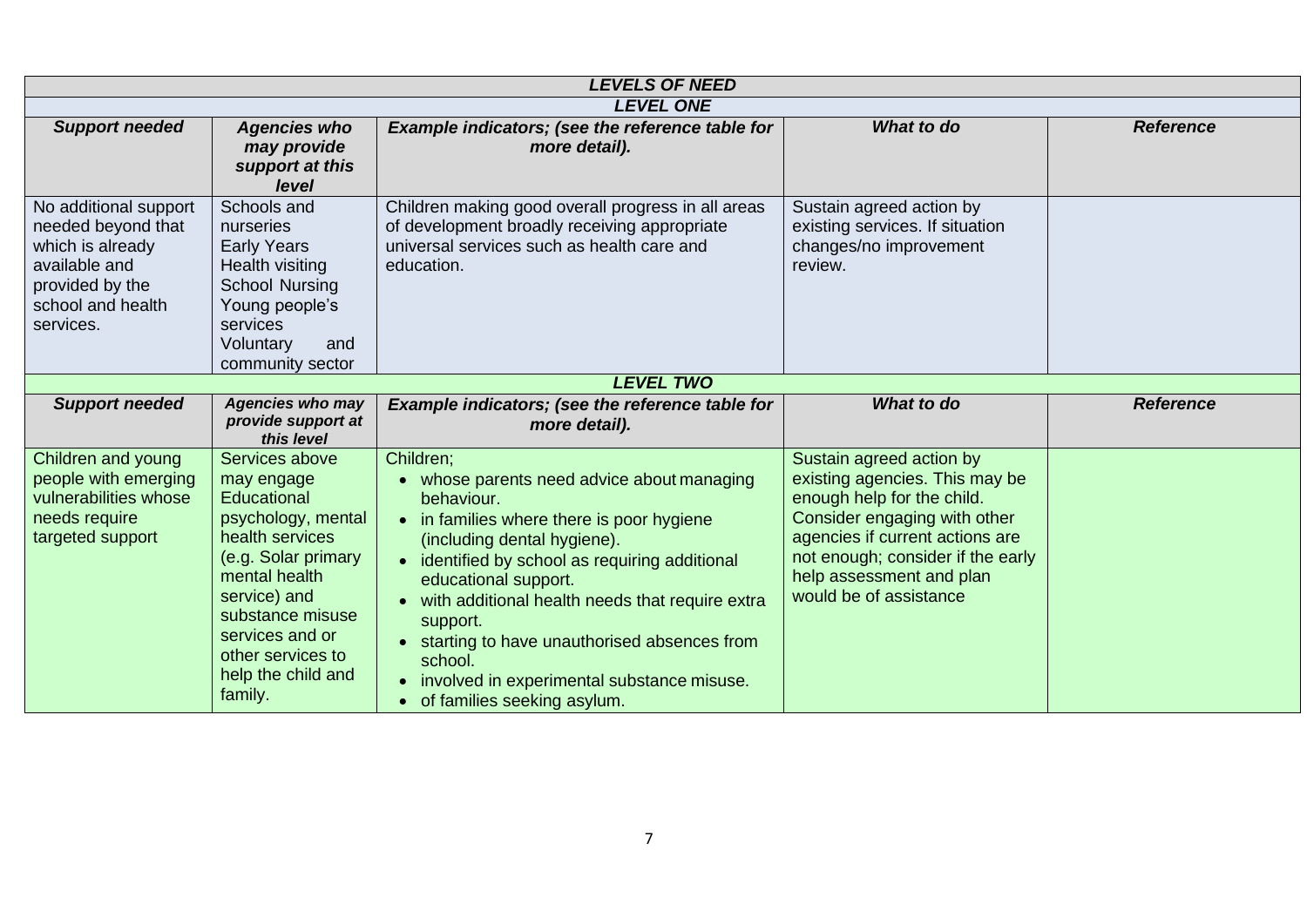| <b>LEVEL THREE: Threshold to initiate multi-agency help process</b>                                                                 |                                                                                                                                                                                                                                                               |                                                                                                                                                                                                                                                                                                                                                                                                                                                                                                                                                                                                                                                                                                                                                                                      |                                                                                                                                                                                                                                                                                                                                                                                                                                                            |                  |  |
|-------------------------------------------------------------------------------------------------------------------------------------|---------------------------------------------------------------------------------------------------------------------------------------------------------------------------------------------------------------------------------------------------------------|--------------------------------------------------------------------------------------------------------------------------------------------------------------------------------------------------------------------------------------------------------------------------------------------------------------------------------------------------------------------------------------------------------------------------------------------------------------------------------------------------------------------------------------------------------------------------------------------------------------------------------------------------------------------------------------------------------------------------------------------------------------------------------------|------------------------------------------------------------------------------------------------------------------------------------------------------------------------------------------------------------------------------------------------------------------------------------------------------------------------------------------------------------------------------------------------------------------------------------------------------------|------------------|--|
| <b>Support needed</b>                                                                                                               | <b>Agency who may</b><br>be involved at<br>this level                                                                                                                                                                                                         | Example indicators; not an exhaustive list.                                                                                                                                                                                                                                                                                                                                                                                                                                                                                                                                                                                                                                                                                                                                          | What to do                                                                                                                                                                                                                                                                                                                                                                                                                                                 | <b>Reference</b> |  |
| Children or young<br>people with identified<br>vulnerabilities and<br>needs that require a<br>multi-agency<br>coordinated approach. | Services above<br>may also engage<br><b>SOLAR Specialist</b><br>community mental<br>health services,<br>Domestic violence<br>coordinator, adult<br>mental health,<br>substances misuse<br><b>services</b><br>and other<br>appropriate<br>specialist services. | Children;<br>with a significant emotional and/or behavioural<br>disorder.<br>who are Young Carers.<br>persistently absent from school.<br>beyond parental control.<br>in families without permanent accommodation.<br>with acute or chronic health conditions, (including<br>morbid obesity).<br>involved in substance misuse.<br>involved in criminal activity<br>Children in households needing help and effectively<br>engaging with partners because they need interventions<br>as a consequence of:<br>mental health issues<br>substance misuse<br>domestic abuse<br>learning difficulties<br>poverty and debt<br>physical disability/long term health conditions<br>prolific offending/in custody<br>and these interventions are proving to improve outcomes<br>for the child. | Initiate engagement of<br>the family and the<br>child working with the<br>other agencies.<br>Create a plan for who<br>does what and when,<br>including the parents<br>and the child.<br>Agree a lead<br>professional from one<br>of the agencies<br>involved and complete<br>an early help<br>assessment with the<br>family, and<br>child/young person<br>where age<br>appropriate. Regularly<br>review progress<br>against the agreed<br>early help plan. |                  |  |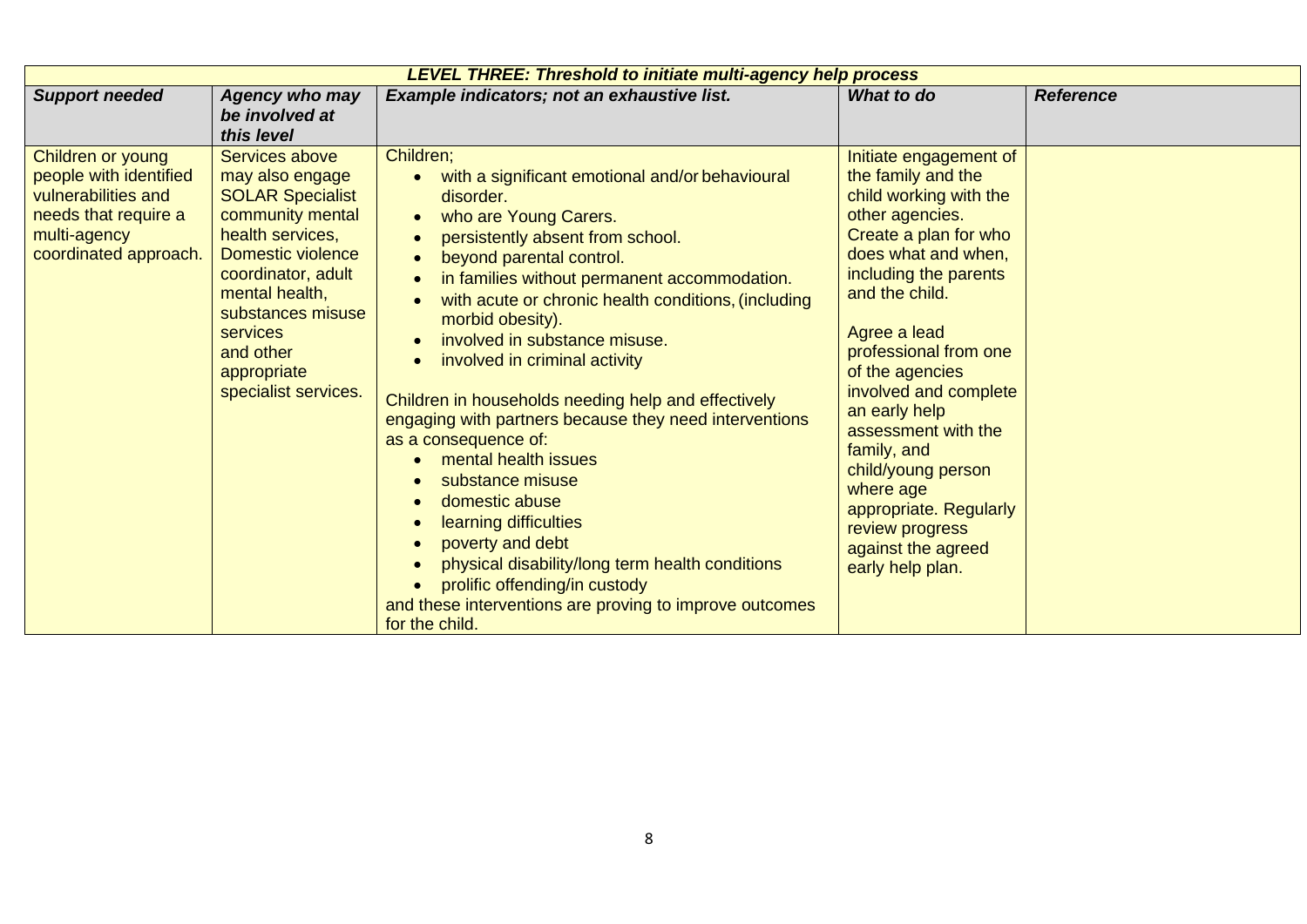| Level four: Criteria for statutory intervention                                                                                                                                                                            |                                                                                                                                        |                                                                                                                                                                                                                                                                                                                                                                                                                                                                                                                                                                                                                                                                                                                                                                                                                                                                                                                                                                                                                                                                                                                                                                                                                                                  |                                                                                             |                                                                                                                                                                                                                                                                                                                   |  |
|----------------------------------------------------------------------------------------------------------------------------------------------------------------------------------------------------------------------------|----------------------------------------------------------------------------------------------------------------------------------------|--------------------------------------------------------------------------------------------------------------------------------------------------------------------------------------------------------------------------------------------------------------------------------------------------------------------------------------------------------------------------------------------------------------------------------------------------------------------------------------------------------------------------------------------------------------------------------------------------------------------------------------------------------------------------------------------------------------------------------------------------------------------------------------------------------------------------------------------------------------------------------------------------------------------------------------------------------------------------------------------------------------------------------------------------------------------------------------------------------------------------------------------------------------------------------------------------------------------------------------------------|---------------------------------------------------------------------------------------------|-------------------------------------------------------------------------------------------------------------------------------------------------------------------------------------------------------------------------------------------------------------------------------------------------------------------|--|
| <b>Support needed</b>                                                                                                                                                                                                      | <b>Agency</b><br>involvement                                                                                                           | Example indicators; not an exhaustive list.                                                                                                                                                                                                                                                                                                                                                                                                                                                                                                                                                                                                                                                                                                                                                                                                                                                                                                                                                                                                                                                                                                                                                                                                      | What to do                                                                                  | <b>Reference</b>                                                                                                                                                                                                                                                                                                  |  |
| Children<br>requiring formal<br>statutory<br>intervention<br>under either<br>section 17 of the<br><b>Children Act</b><br>1989 (children in<br>need); or section<br>47 of the<br>Children Act,<br>safeguarding<br>children. | <b>Formal statutory</b><br>multi-agency<br>intervention<br>required under<br>child protection<br>or children in<br>need<br>procedures. | Children;<br>who disclose abuse or harm.<br>$\bullet$<br>are suffering or likely to suffer significant harm.<br>whose parents are unable to provide care, for whatever<br>reason.<br>where physical, sexual or emotional abuse or neglect is<br>suspected.<br>may be suffering as a result of suspected fabricated illness.<br>are at risk of exploitation and trafficking.<br>are at risk of female genital mutilation (FGM).<br>$\bullet$<br>are at risk of forced marriage and honour based violence.<br>where there are allegations of harm by a person in a<br>position of trust.<br>who are in contact with persons who are considered to<br>pose a risk to children,<br>who are unaccompanied Asylum Seekers.<br>whose behaviour is so extreme they are at risk of removal<br>from home e.g. control issues, risk taking, dangerous<br>behaviour.<br>as yet unborn and there is concern that a pregnant mother<br>$\bullet$<br>exhibits features that may adversely impact on them<br>with a disability.<br>who were in level 3 above, and other multi-agency<br>interventions have been provided and are proving to fail<br>and this failure gives rise to concerns that the child is<br>suffering or likely to suffer significant harm. | Follow child<br>protection/child in<br>need procedures.<br>Use the online<br>referral form. | <b>Solihull Child Protection Procedures</b><br>https://westmidlands.procedures.org.<br>uk/ykpql/statutory-child-protection-<br>procedures/child-protection-enquiries<br><b>Online Referral Form:</b><br>https://eservices.solihull.gov.uk/Childr<br>ensSocialWorkServiceReferral/<br>Solihull MASH: 0121 488 4333 |  |
| Young people<br>who have<br>committed an<br>offence.                                                                                                                                                                       | <b>Youth Offending</b><br><b>Services</b>                                                                                              | Young people who get into trouble with the police or are arrested,<br>are charged with a crime and go to court and/ or are convicted of a<br>crime and given a sentence                                                                                                                                                                                                                                                                                                                                                                                                                                                                                                                                                                                                                                                                                                                                                                                                                                                                                                                                                                                                                                                                          | Police/Court refer<br>to YOS<br><b>Exploitation will</b><br>be considered                   | https://www.gov.uk/government/organi<br>sations/youth-justice-board-for-<br>england-and-wales                                                                                                                                                                                                                     |  |
| Children with<br>acute mental<br>health needs.                                                                                                                                                                             | Acute specialist<br>mental health<br>services.                                                                                         | Endangers own life through self-harm, suicide attempts, eating<br>disorder requiring immediate action.                                                                                                                                                                                                                                                                                                                                                                                                                                                                                                                                                                                                                                                                                                                                                                                                                                                                                                                                                                                                                                                                                                                                           | Refer to nearest<br>Accident and<br>Emergency.                                              |                                                                                                                                                                                                                                                                                                                   |  |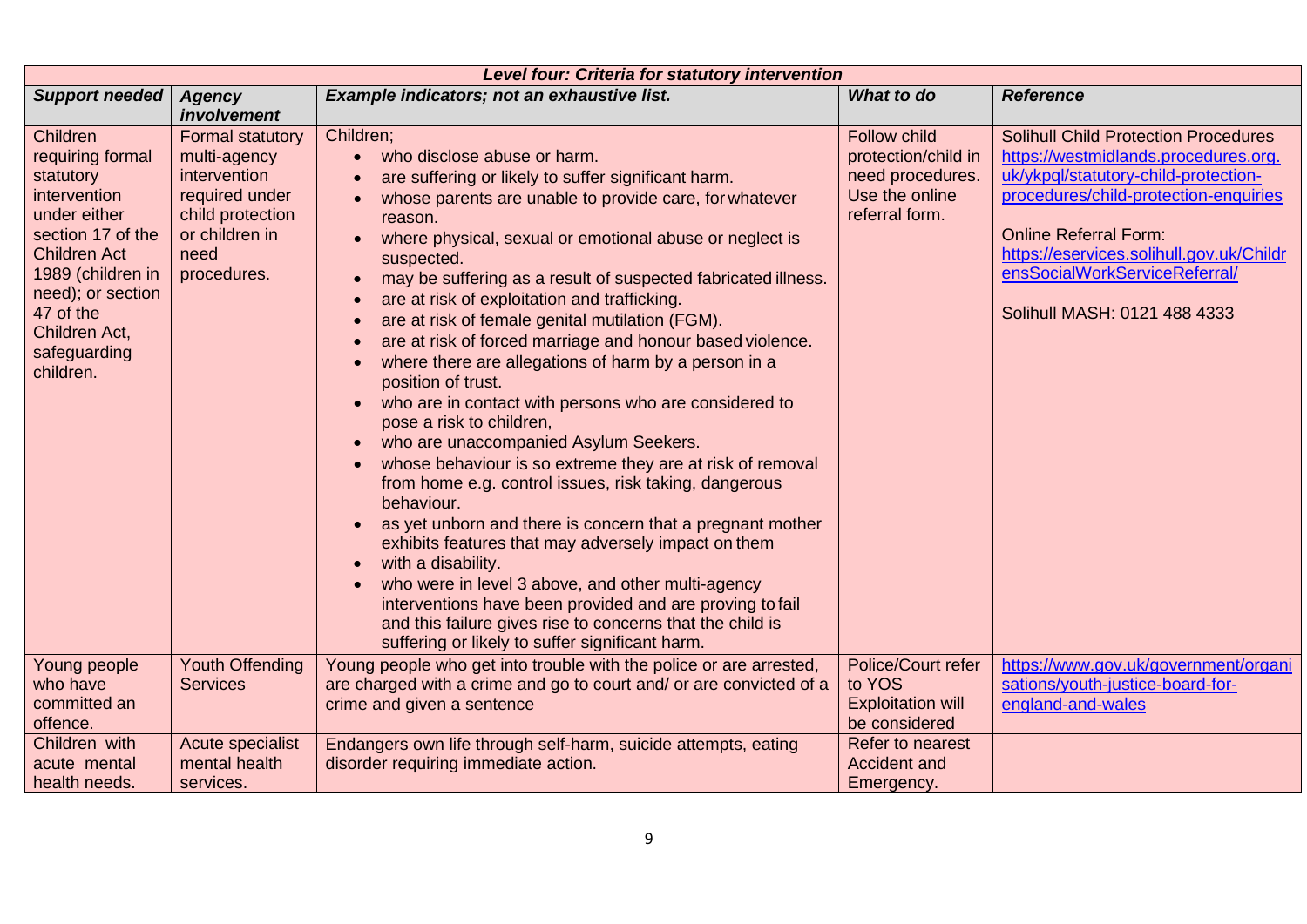| <b>Level of need continuum</b>            |                                    |                                                  |                                                   |  |
|-------------------------------------------|------------------------------------|--------------------------------------------------|---------------------------------------------------|--|
| <b>Childs developmental needs: Health</b> |                                    |                                                  |                                                   |  |
| <b>Level One</b>                          | <b>Level Two</b>                   | <b>Level Three</b>                               | <b>Level Four</b>                                 |  |
| No specific action                        | Straightforward; (one or two       | Complex, multi-agency co-ordination and          | Children in need/ Child Protection.               |  |
|                                           | partners,)                         | planning required                                |                                                   |  |
| Meeting developmental                     | Slow in reaching development       | There is a threat to optimal achievement of      | There is a likelihood of significant harm to      |  |
| milestones, including speech              | milestones, short interventions    | developmental milestones due to family or        | child's health and development                    |  |
| and language                              | make improvements.                 | environmental factors.                           |                                                   |  |
| Physically and psychologically            | Susceptible to minor health        | Has some chronic/recurring health problems or    | Have severe chronic/recurring health              |  |
| well.                                     | problems                           | terminal illness                                 | problems, including severe obesity and            |  |
|                                           |                                    |                                                  | dental decay unresolved by other                  |  |
|                                           |                                    |                                                  | interventions. Fabricated/induced illness         |  |
|                                           |                                    |                                                  | Non-organic failure to thrive                     |  |
| Adequate diet/hygiene/clothing            | Minor concerns re: diet/dental     | Concerns about diet/hygiene/clothing             | Concerns about diet/hygiene/clothing              |  |
|                                           | health, hygiene/clothing.          | impacting on child's emotional well- being.      | persistent and severe and not improving           |  |
|                                           |                                    |                                                  | following other interventions.                    |  |
| No mental health problems                 | Minor emotional problems           | Concerns around mental health, self-harm,        | Concerns persistent and there are                 |  |
|                                           | resolved with short term           | depression, eating disorders, body image.        | concerns about the parents ability to             |  |
|                                           | intervention.<br>Low self esteem   |                                                  | safeguard the child and promote their<br>welfare. |  |
|                                           |                                    |                                                  | Endangers own life through self-harm,             |  |
|                                           |                                    |                                                  | suicide attempts, eating disorder.                |  |
| Accesses health services,                 | Missing health                     | Missing routine and non-routine health           | Persistent non-compliance even though             |  |
| including dental and optical              | checks/immunisations               | appointments. Parents not responding             | parents aware of short and long term              |  |
| care.                                     |                                    | appropriately to child's health needs.           | implications, likely to cause significant         |  |
|                                           |                                    |                                                  | harm.                                             |  |
| Disabled but no need for                  | Disabled and requiring support     | Disabled and requiring multi-agency support      | Disabled and meets criteria for social care       |  |
| support services                          | services                           | services and sound planning.                     | intervention.(see ref)                            |  |
|                                           |                                    |                                                  | And/or there are safeguarding concerns.           |  |
| Sexual health not a concern.              | Starting to have sex (under 16).   | Conception aged under 16 Inappropriate           | Sexual activity under the age of 13 Sexual        |  |
| Participating in general healthy          | Previous pregnancy.                | sexual behaviour. Identified as being at risk of | exploitation/abuse. being groomed or              |  |
| & safe relationships education            | Participating in general healthy & | being targeted for exploitation                  | exploited                                         |  |
| appropriately                             | safe relationships work            |                                                  |                                                   |  |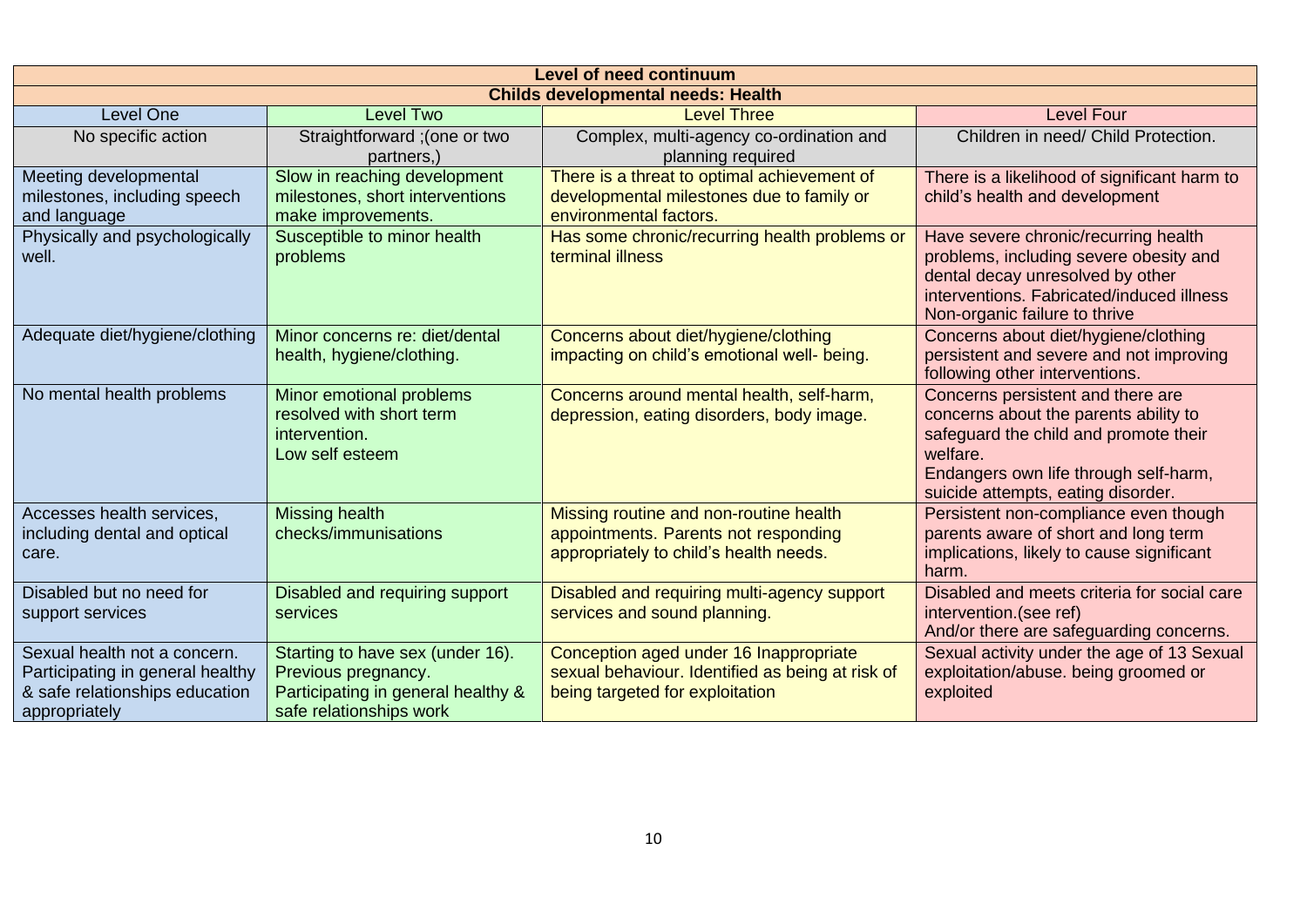| <b>Childs developmental needs (2)</b>                            |                                                                                                                    |                                                                                                                                                                                                                   |                                                                                                                                                                                                                                |  |
|------------------------------------------------------------------|--------------------------------------------------------------------------------------------------------------------|-------------------------------------------------------------------------------------------------------------------------------------------------------------------------------------------------------------------|--------------------------------------------------------------------------------------------------------------------------------------------------------------------------------------------------------------------------------|--|
| <b>Education</b>                                                 |                                                                                                                    |                                                                                                                                                                                                                   |                                                                                                                                                                                                                                |  |
| <b>Level One</b>                                                 | <b>Level Two</b>                                                                                                   | <b>Level Three</b>                                                                                                                                                                                                | <b>Level Four</b>                                                                                                                                                                                                              |  |
| No specific action                                               | Straightforward (one or two<br>partners,)                                                                          | Complex, multi-agency co-ordination and<br>planning required                                                                                                                                                      | Children in need/Child protection                                                                                                                                                                                              |  |
| Attends school regularly<br>Training. no barriers to<br>learning | Occasional truanting or non-<br>attendance, poor punctuality<br>Not in education, employment or<br>training (NEET) | Persistent truanting or poor school<br>attendance.<br><b>Previous fixed term exclusions</b><br>At risk of permanent exclusion<br>Managed move from another educational<br>establishment<br><b>Persistent NEET</b> | Multi agency interventions are not working and<br>the child is suffering or likely to suffer significant<br>harm.                                                                                                              |  |
|                                                                  |                                                                                                                    |                                                                                                                                                                                                                   |                                                                                                                                                                                                                                |  |
| Achieving key stages                                             | Not achieving educational<br>potential.                                                                            | Persistent low achievement requiring<br>multi-agency support.                                                                                                                                                     | Significant development delay due to<br>neglect/poor parenting.                                                                                                                                                                |  |
|                                                                  |                                                                                                                    | Emotional and Behavioural Development (see Health and development for sexual behaviours)                                                                                                                          |                                                                                                                                                                                                                                |  |
| Good quality early<br>relationships                              | Low level mental health or<br>emotional issues.<br>Unauthorised absences from<br>home.                             | Difficulty coping with anger, frustration and<br>upset.<br>Starting to go missing from home.                                                                                                                      | Harms or abuses self or others.<br>Frequently missing from home or care.                                                                                                                                                       |  |
| Growing competencies in<br>practical and emotional skills        | Involved in behaviour that is seen<br>as anti-social                                                               | Offending or regular anti-social behaviour,<br>at risk of being targeted for exploitation.                                                                                                                        | Young people who get into trouble with the<br>police or are arrested, are charged with a crime<br>and go to court and/ or are convicted of a crime<br>and given a sentence. Young people who are<br>being groomed or exploited |  |
| No substance misuse issues                                       | Some concern about the child's<br>substance misuse.                                                                | Problematic substance misuse, are risk of<br>being targeted for exploitation                                                                                                                                      | Endangers own life through substance misuse.<br>Young people who are being groomed or<br>exploited                                                                                                                             |  |
| <b>Identity</b>                                                  |                                                                                                                    |                                                                                                                                                                                                                   |                                                                                                                                                                                                                                |  |
| Positive sense of self and<br>abilities                          | Some insecurities around identity.                                                                                 | Subject to discrimination.<br><b>Extremist views.</b>                                                                                                                                                             | Parents unable to protect from race hate.<br>Persistently demonstrates extremist views                                                                                                                                         |  |
| Demonstrates feelings of<br>belonging and acceptance             | May experience bullying/isolation<br>around perceived difference, or<br>bully others.                              | Hostile to other children.<br>Hostile to adults.<br>At risk of being targeted for exploitation                                                                                                                    | Unaccompanied asylum seeking Child.<br>Socially isolated and lacking appropriate role<br>models Alienates self from others/ involved in<br>gangs being groomed or exploited                                                    |  |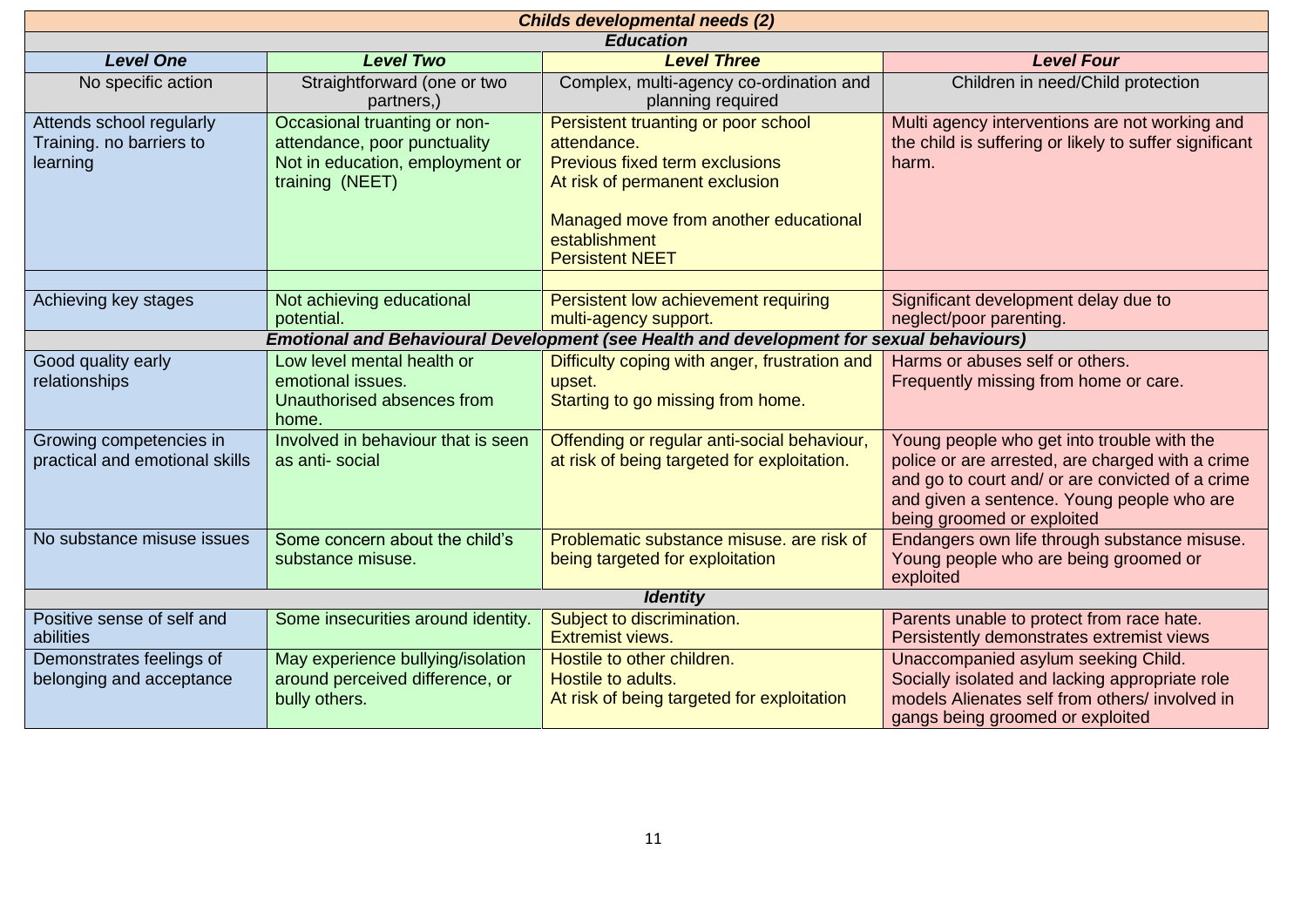| <b>Childs Developmental Needs (3)</b>                      |                                                                                                                     |                                                                                                                                                                |                                                                                                                                                                                                              |  |
|------------------------------------------------------------|---------------------------------------------------------------------------------------------------------------------|----------------------------------------------------------------------------------------------------------------------------------------------------------------|--------------------------------------------------------------------------------------------------------------------------------------------------------------------------------------------------------------|--|
| <b>Family and Social Relationships</b>                     |                                                                                                                     |                                                                                                                                                                |                                                                                                                                                                                                              |  |
| <b>Level One</b>                                           | <b>Level two</b>                                                                                                    | <b>Level three</b>                                                                                                                                             | <b>Level four</b>                                                                                                                                                                                            |  |
| No specific action                                         | Straightforward; (one or two<br>partners,)                                                                          | Complex, multi-agency co-ordination<br>and planning required                                                                                                   | Child in need or child protection                                                                                                                                                                            |  |
| Stable and affectionate<br>relationships with care givers. | Undertaking some caring<br>responsibilities occasionally.                                                           | Regularly needed to care for another<br>family member.                                                                                                         | Child is main carer for a family member.                                                                                                                                                                     |  |
|                                                            |                                                                                                                     |                                                                                                                                                                | Child in care or care leaver.                                                                                                                                                                                |  |
|                                                            | Loss of significant parent/carer,<br>There is a significant attachment<br>to another relative providing<br>support. | Depression anxiety, eating disorders,<br>substance misuse related to the loss.<br>There is no individual significant<br>attachment figure in the child's life. | Family breakdown.<br>Deceased parents and no arrangements to care for<br>the child.                                                                                                                          |  |
|                                                            | Child of a teenage parent in<br>need of some practical advice<br>and support.                                       | Child of a teenage parent who is finding<br>parenting challenging. There is little<br>warmth and affection seen.                                               | Teenage parent who is a subject of Child protection<br>plan or is a child looked after.                                                                                                                      |  |
|                                                            | Low parental aspirations.                                                                                           | Unconcerned about child's potential                                                                                                                            | High criticism, low warmth.                                                                                                                                                                                  |  |
| Good relationships with<br>siblings.                       | Child worried about sibling<br>rivalries.                                                                           | Unstable relationship with Siblings due to<br>separation, bereavement and loss.                                                                                | Hostility between siblings not managed by parents<br>resulting in possible significant harm.                                                                                                                 |  |
| Positive relationships with<br>peers.                      | Some difficulties with peers.                                                                                       | Disputes with Peers/bullying/withdrawn<br>at risk of being targeted for exploitation                                                                           | Frequent aggression and violence. Criminal<br>activity. being groomed or exploited                                                                                                                           |  |
|                                                            |                                                                                                                     | <b>Social presentation</b>                                                                                                                                     |                                                                                                                                                                                                              |  |
| Appropriately dressed for<br>different settings.           | Inappropriately dressed-<br>resolved with advice.                                                                   | Persistently inappropriately dressed for<br>the weather, shunned by other children.                                                                            | Persistently inappropriately dressed despite multi-<br>agency interventions and parents unable to take<br>action.                                                                                            |  |
| Good level of personal<br>hygiene.                         | Poor Personal hygiene resolved<br>with advice and support.                                                          | Persistent poor hygiene resulting in<br>social isolation from peers.                                                                                           | Poor hygiene persistent and chronic despite advice<br>and support.<br>Child neglects basic hygiene as distracted by other<br>risk factors such as exploitation, missing and/or<br>substance misuse problems. |  |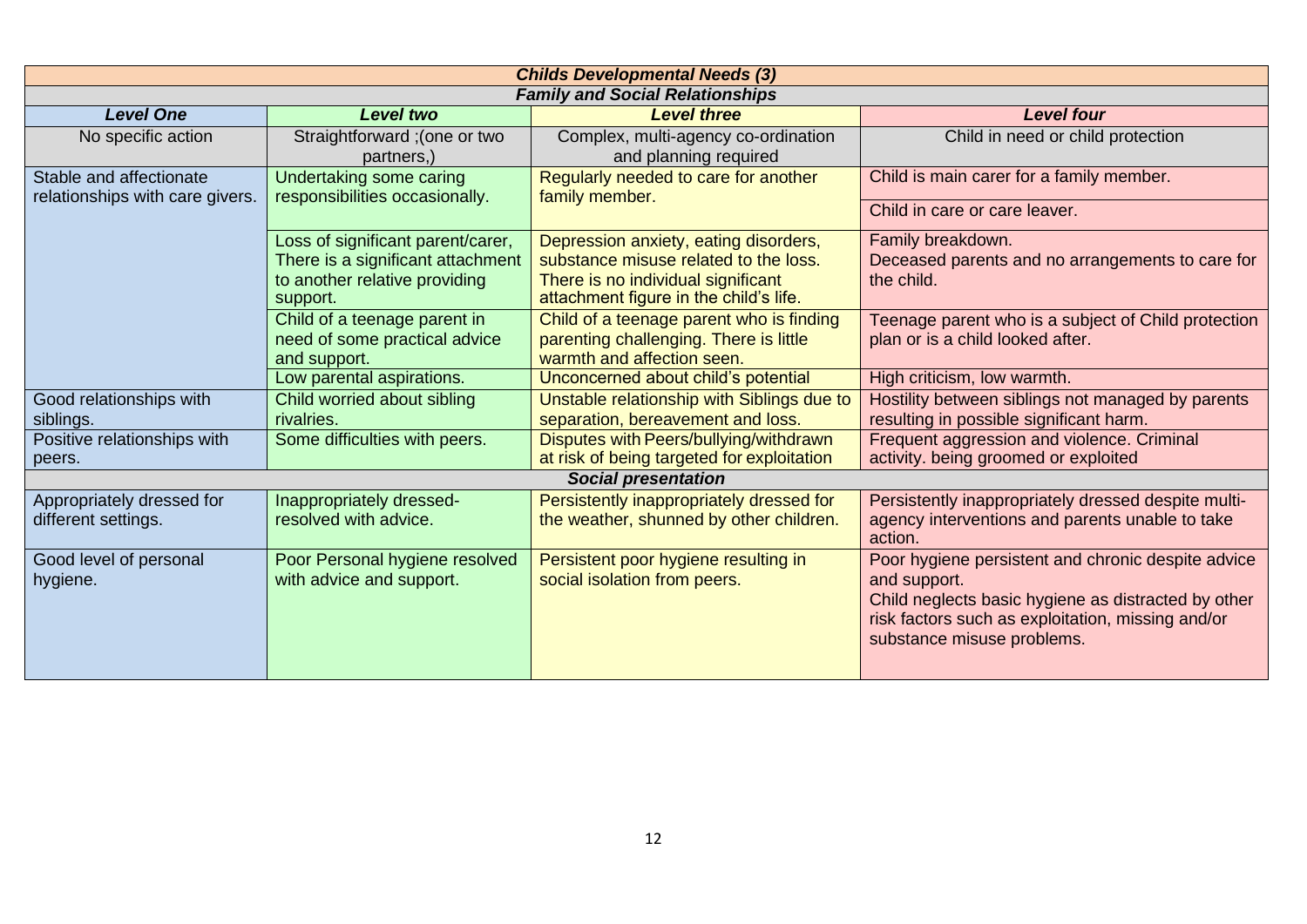| <b>Family and Environmental factors</b>                                                                                                         |                                                                                                                                                                  |                                                                                                                                                                                                                                                                                                                                                                                                                           |                                                                                                                                                                                                                                                                          |  |  |
|-------------------------------------------------------------------------------------------------------------------------------------------------|------------------------------------------------------------------------------------------------------------------------------------------------------------------|---------------------------------------------------------------------------------------------------------------------------------------------------------------------------------------------------------------------------------------------------------------------------------------------------------------------------------------------------------------------------------------------------------------------------|--------------------------------------------------------------------------------------------------------------------------------------------------------------------------------------------------------------------------------------------------------------------------|--|--|
| <b>Family History and Functioning</b>                                                                                                           |                                                                                                                                                                  |                                                                                                                                                                                                                                                                                                                                                                                                                           |                                                                                                                                                                                                                                                                          |  |  |
| <b>Level One</b>                                                                                                                                | <b>Level Two</b>                                                                                                                                                 | <b>Level Three</b>                                                                                                                                                                                                                                                                                                                                                                                                        | <b>Level Four</b>                                                                                                                                                                                                                                                        |  |  |
| No specific action                                                                                                                              | Straightforward ; Refer normally,<br>(one or two partners,)                                                                                                      | Complex; multi-agency co-ordination<br>and planning required                                                                                                                                                                                                                                                                                                                                                              | Child in need / Child protection                                                                                                                                                                                                                                         |  |  |
| Supportive family<br>relationships, including when<br>parents are separated.<br><b>Extended family members</b><br>provide support to the child. | Parents have relationship<br>difficulties which may affect the<br>child.<br>Child has support from key<br>extended family such as<br>grandparents and aunties.   | Persistent disputes and hostility between<br>parents, possible domestic violence<br>impacting on the child.<br>No supportive attachments beyond<br>immediate parents/care givers.<br>Parents have suffered 4 or more adverse<br>childhood experiences (ACES)<br>themselves (ACES - sexual, physical,<br>emotional abuse, neglect,<br>divorce/separation, mental illness,<br>alcohol misuse, drug misuse,<br>imprisonment) | Significant parental discord, domestic<br>violence/honour based violence/forced marriage.<br>Continuous instability and violence in the home.<br>Child privately fostered (cared for by non-relative).<br>Destructive relationships in extended family.<br>Abuse/neglect |  |  |
| Where domestic violence is suspected always complete a DVRIM (Link)(Domestic violence Risk Inventory Matrix                                     |                                                                                                                                                                  |                                                                                                                                                                                                                                                                                                                                                                                                                           |                                                                                                                                                                                                                                                                          |  |  |
| <b>Housing, Employment and Finance</b>                                                                                                          |                                                                                                                                                                  |                                                                                                                                                                                                                                                                                                                                                                                                                           |                                                                                                                                                                                                                                                                          |  |  |
| Housing has basic amenities<br>and appropriate facilities.                                                                                      | Family affected by low income<br>or unemployment<br>Parents have limited formal<br>education.<br>Adequate/poor housing.<br>Family seeking asylum or<br>refugees. | Overcrowding, temporary<br>accommodation, homelessness.                                                                                                                                                                                                                                                                                                                                                                   | Physical accommodation places child in danger.<br>No fixed abode or homeless.<br>16-17 year old homeless young people                                                                                                                                                    |  |  |
| Parents aspirational for their<br>child.                                                                                                        | Unemployment by key provider<br>affecting aspirations.                                                                                                           | Prolonged unemployment, inter-<br>generational worklessness.                                                                                                                                                                                                                                                                                                                                                              | Parents' ability to safeguard the child affected<br>by debt and poor financial management.                                                                                                                                                                               |  |  |
| Not living in poverty,<br>sufficient income.                                                                                                    | <b>Financial difficulties, EG</b><br>redundancy                                                                                                                  | Serious debts/poverty impacting on<br>ability to care for the child. Vague<br>reasons for not managing<br>finances. (Suspect substance misuse)                                                                                                                                                                                                                                                                            | Debt and poor financial management, for example<br>due to need to purchase drugs or alcohol, is<br>resulting in inadequate care, e.g. utilities supplies<br>cut off, rent in /eviction and or no money for food.                                                         |  |  |
| Family's Social Integration/accessing community resources.                                                                                      |                                                                                                                                                                  |                                                                                                                                                                                                                                                                                                                                                                                                                           |                                                                                                                                                                                                                                                                          |  |  |
| Social and friendship<br>networks, family will demand                                                                                           | Some social exclusion<br>problems. Family may be new                                                                                                             | Family socially excluded.<br>Escalating victimisation.                                                                                                                                                                                                                                                                                                                                                                    | Family chronically socially excluded likely to cause<br>significant harm to the child. Children from families                                                                                                                                                            |  |  |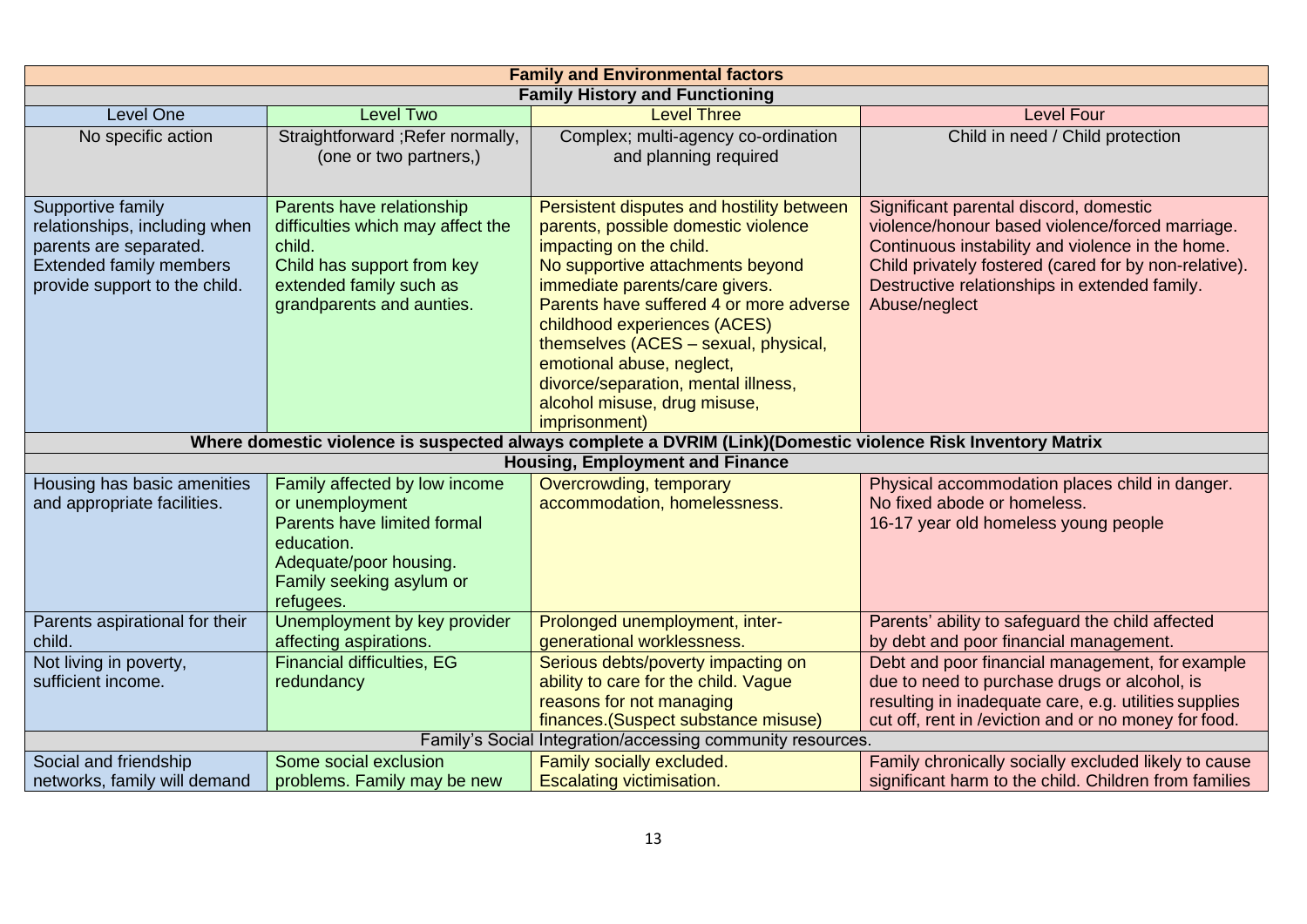| services.                                                                                   | to area or new to Britain. Family<br>not engaging in local Services.                                                                   | Family finds it difficult to access.                                                                                                                                                       | experiencing a crisis likely to result in a breakdown<br>of care arrangements.                                                                                                                                                                                                                                                                                                                                                                 |  |  |  |
|---------------------------------------------------------------------------------------------|----------------------------------------------------------------------------------------------------------------------------------------|--------------------------------------------------------------------------------------------------------------------------------------------------------------------------------------------|------------------------------------------------------------------------------------------------------------------------------------------------------------------------------------------------------------------------------------------------------------------------------------------------------------------------------------------------------------------------------------------------------------------------------------------------|--|--|--|
| <b>Parenting capacity (1)</b>                                                               |                                                                                                                                        |                                                                                                                                                                                            |                                                                                                                                                                                                                                                                                                                                                                                                                                                |  |  |  |
|                                                                                             |                                                                                                                                        | <b>Basic Care, Safety and Protection</b>                                                                                                                                                   |                                                                                                                                                                                                                                                                                                                                                                                                                                                |  |  |  |
| <b>Level One</b>                                                                            | <b>Level Two</b>                                                                                                                       | <b>Level Three</b>                                                                                                                                                                         | Level four                                                                                                                                                                                                                                                                                                                                                                                                                                     |  |  |  |
| No specific action                                                                          | Straightforward; Refer normally,<br>(one or two partners,)                                                                             | Complex; multi-agency co-ordination<br>and planning required                                                                                                                               | Child in need/Child protection                                                                                                                                                                                                                                                                                                                                                                                                                 |  |  |  |
| Carers able to provide for the<br>child's physical needs and<br>protect from danger & harm. | Parent requires advice on<br>parenting issues.                                                                                         | Parent is struggling to provide adequate<br>care and needing support from a number<br>of agencies.                                                                                         | Parents unable to protect their child/ren and cannot<br>prioritise the child's needs over their own.<br>Severe or long term harm has been or is likely to<br>be done to the child and/or the parents/carers are<br>unwilling or unable to engage in work to improve<br>care provided. (NSPCC GCP2)<br>History of parents being unable to provide safe<br>care for children.<br>Child subject to public law proceedings in the family<br>court. |  |  |  |
|                                                                                             | Some basic needs unmet but<br>most of the time a good quality<br>of care is provided.                                                  | Failure to provide good quality care<br>across a number of the areas of the<br>child's needs some of the time.<br>Parental learning disability is impacting<br>on ability to provide care. | Failure to provide good quality care across most of<br>the child's needs most of the time.                                                                                                                                                                                                                                                                                                                                                     |  |  |  |
|                                                                                             | Professionals suspect possibility<br>of substance misuse by adults<br>within the home.                                                 | Parents have a substance misuse<br>problem (including alcohol) impacting on<br>parenting ability.                                                                                          | Parents' use of alcohol or other substances is<br>impairing their ability to provide safe care for their<br>child/ren.                                                                                                                                                                                                                                                                                                                         |  |  |  |
|                                                                                             | Teenage parent(s).                                                                                                                     | Teenage parents who themselves were<br>subject to Child Protection Plan or<br><b>Looked After</b><br>Private fostering or young carer                                                      | Teenage parents who themselves are subject to<br><b>Child Protection</b><br><b>Plan or Looked After</b><br>Private fostering or young carer.                                                                                                                                                                                                                                                                                                   |  |  |  |
|                                                                                             | Consider the family nurse partnership voluntary programme for young first time mothers (and their partners), aged 19 years or<br>under |                                                                                                                                                                                            |                                                                                                                                                                                                                                                                                                                                                                                                                                                |  |  |  |